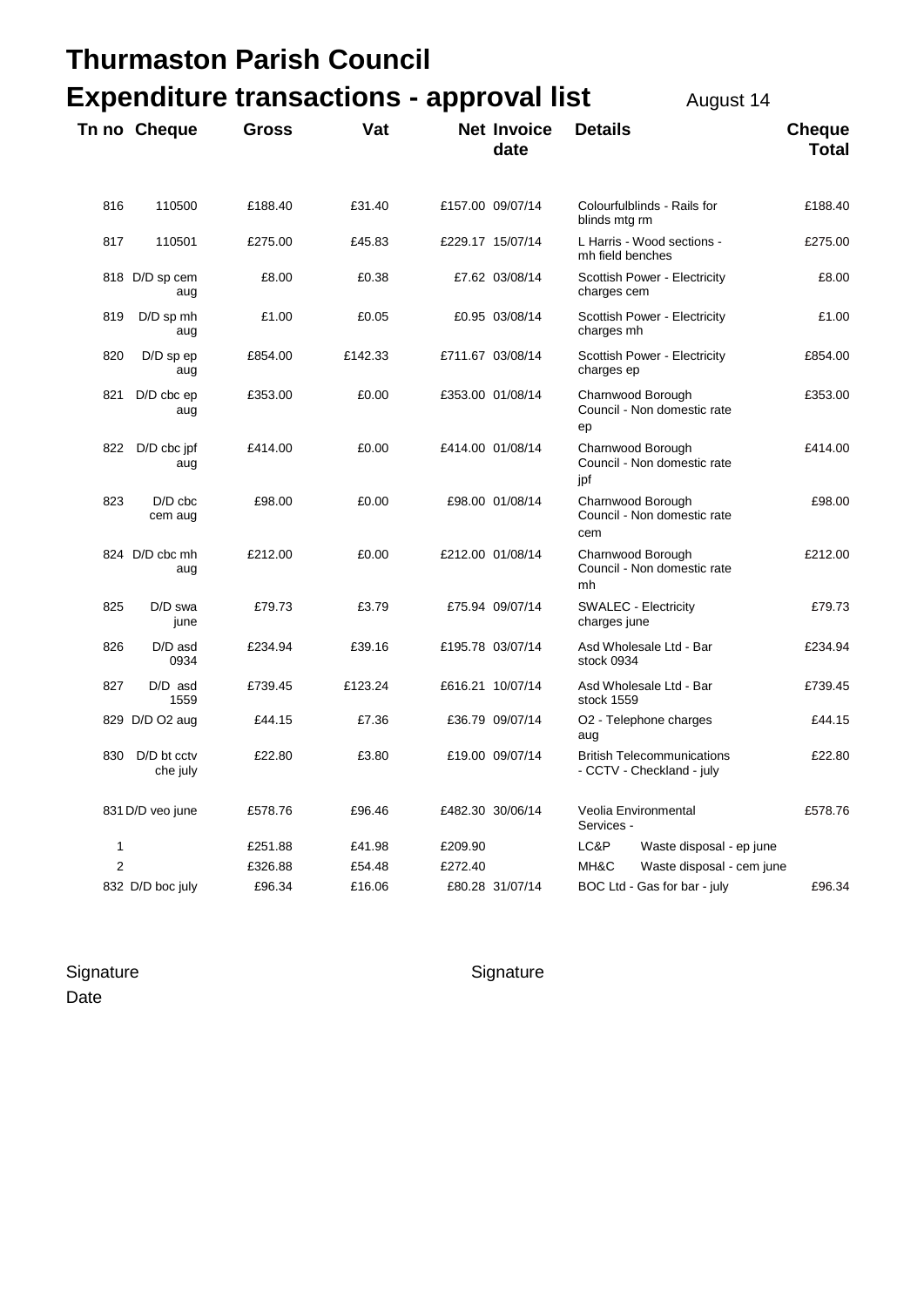|              |                          | Thurmaston Parish Council                       |            |                    |                        |                                                               |                                                              |            |
|--------------|--------------------------|-------------------------------------------------|------------|--------------------|------------------------|---------------------------------------------------------------|--------------------------------------------------------------|------------|
|              |                          | <b>Expenditure transactions - approval list</b> |            |                    |                        |                                                               | August 14                                                    |            |
| Tn no Cheque |                          | <b>Gross Vat</b>                                | <b>Net</b> | <b>Invoice</b>     | <b>Details</b><br>date |                                                               | <b>Cheque</b>                                                | Total      |
| 833          | Contra 808               | £131.06                                         | £21.84     |                    | £109.22 18/06/14       | duplicate                                                     | Veolia Environmental<br>Services - Contra 808,               | £131.06    |
| 1            |                          | £65.53                                          | £10.92     | £54.61             |                        | LC&P                                                          | Waste disposal - credit may ep                               |            |
| 2            |                          | £65.53                                          | £10.92     | £54.61             |                        | MH&C                                                          | Waste disposal credit may cem                                |            |
| 834          | $D/D$ veo<br>credit june | $-£131.06$                                      | $-£21.84$  |                    | -£109.22 18/06/14      | Services -                                                    | Veolia Environmental                                         | $-£131.06$ |
| 1            |                          | $-£65.53$                                       | $-£10.92$  | $-£54.61$          |                        | LC&P                                                          | Waste disposal - credit june ep                              |            |
| 2            |                          | $-E65.53$                                       | $-£10.92$  | $-£54.61$          |                        | MH&C                                                          | Waste disposal credit june cem                               |            |
| 835          | 110502                   | £345.46                                         | £57.58     |                    | £287.88 20/06/14       |                                                               | Alpha Power Cleaners -<br>Service - scrub machine            | £345.46    |
| 836          | 110503                   | £55.00                                          | £9.17      |                    | £45.83 08/07/14        | out - grd st                                                  | Secure One Ltd - CCTV call                                   | £55.00     |
| 837          | 110504                   | £316.80                                         | £52.80     |                    | £264.00 04/07/14       | goal nets                                                     | Dura-Sport - Replacement                                     | £316.80    |
| 838          | 110506                   | £59.50                                          | £9.92      |                    | £49.58 24/07/14        | White Swan, Sileby -<br>Refreshments SO Mtg                   |                                                              | £59.50     |
| 839          | 110508                   | £1,296.00                                       | £216.00    | £1,080.00 11/06/14 |                        | Wanlip Sand & Gravels -<br>Top soil ep                        |                                                              | £1,296.00  |
| 840          | 110509                   | £7,087.20                                       | £1,181.20  | £5,906.00 11/07/14 |                        | Timberplay Ltd -<br>Replacement maypole &<br>ass works-grd st |                                                              | £7,087.20  |
| 841          | $D/D$ asd<br>2240        | £312.16                                         | £52.03     |                    | £260.13 17/07/14       | stock 2240                                                    | Asd Wholesale Ltd - Bar                                      | £312.16    |
| 842          | D/D asd<br>2988          | £946.26                                         | £157.71    |                    | £788.55 24/07/14       | stock 2988                                                    | Asd Wholesale Ltd - Bar                                      | £946.26    |
| 843          | D/D bt cctv<br>sil july  | £21.84                                          | £3.64      |                    | £18.20 20/07/14        | <b>British Telecommunications</b><br>- CCTV sil pk july       |                                                              | £21.84     |
| 844          | D/D bt cctv<br>che sept  | £119.80                                         | £19.96     |                    | £99.84 24/07/14        | sept                                                          | <b>British Telecommunications</b><br>- CCTV checkland - may- | £119.80    |
|              | 845 Bobs TT july         | £297.00                                         | £0.00      |                    | £297.00 23/07/14       | Advertising july                                              | Thurmaston Times -                                           | £297.00    |
|              | 846 D/D barc july        | £13.12                                          | £0.00      |                    | £13.12 17/07/14        | charges - july                                                | Barclays Bank - Bank                                         | £13.12     |
| 847          | D/D crow<br>july         | £93.03                                          | £15.51     |                    | £77.52 15/07/14        | Benches gd st                                                 | Crown Decorating Centre -                                    | £93.03     |
| 848          | 110510                   | £576.00                                         | £96.00     |                    | £480.00 21/07/14       |                                                               | Linkman Services Ltd -<br>Extractor fan - bar                | £576.00    |
| 849          | 110511                   | £25.62                                          | £4.27      |                    | £21.35 30/07/14        | - Refreshments                                                | Swithland Spring Water Ltd                                   | £25.62     |
| 850          | D/D ico                  | £35.00                                          | £0.00      |                    | £35.00 04/08/14        |                                                               | Information Commissioner -<br>Data protection fee            | £35.00     |

## Signature Signature Signature Signature

Date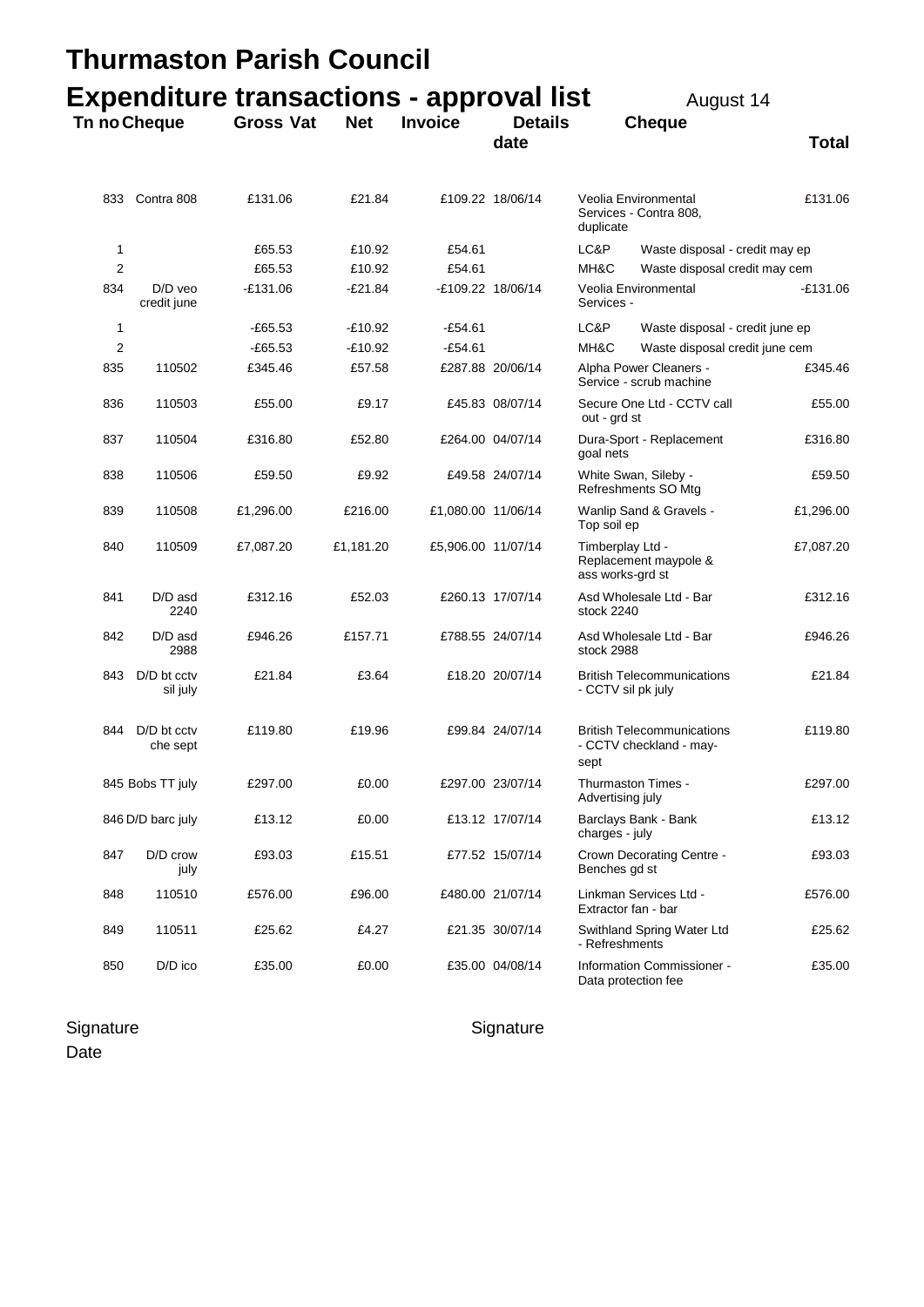|                         |                   | <b>Thurmaston Parish Council</b>                |            |                    |                        |                                              |                            |              |
|-------------------------|-------------------|-------------------------------------------------|------------|--------------------|------------------------|----------------------------------------------|----------------------------|--------------|
|                         |                   | <b>Expenditure transactions - approval list</b> |            |                    |                        |                                              | August 14                  |              |
| Tn no Cheque            |                   | <b>Gross Vat</b>                                | <b>Net</b> | <b>Invoice</b>     | <b>Details</b><br>date |                                              | <b>Cheque</b>              | <b>Total</b> |
| 851                     | 110512            | £2,157.60                                       | £359.60    | £1,798.00 25/07/14 |                        | EP                                           | J G Locksmiths - New locks | £2,157.60    |
|                         | 852 D/D tech july | £187.09                                         | £31.18     |                    | £155.91 29/07/14       | charges actu-july                            | Techno Docs - Photocopy    | £187.09      |
| 853                     | 110513            | £39.60                                          | £6.60      |                    | £33.00 18/07/14        | spam - rfo                                   | Edge IT Systems Ltd - Anti | £39.60       |
| 854                     | 110514            | £98.40                                          | £16.40     |                    | £82.00 17/07/14        |                                              | Emec - Dimmer switch - ep  | £98.40       |
| 855                     | 110515            | £615.60                                         | £102.60    |                    | £513.00 02/08/14       | Redwood Pryor Ltd -<br><b>Internal Audit</b> |                            | £615.60      |
| 856                     | Bobs allp<br>aug  | £252.48                                         | £42.08     |                    | £210.40 11/07/14       | Supplies -                                   | All Purpose Cleaning       | £252.48      |
| 1                       |                   | £46.79                                          | £7.80      | £38.99             |                        | LC&P                                         | Cleaning materials 3350    |              |
| 2                       |                   | £205.69                                         | £34.28     | £171.41            |                        | LC&P                                         | Cleaning materials 4143    |              |
| 857                     | Bobs alls<br>aug  | £96.00                                          | £16.00     |                    | £80.00 12/07/14        | Allsop Plumbers - Repairs -<br>kitchen sink  |                            | £96.00       |
|                         | 858 Bobs vik aug  | £229.92                                         | £7.32      |                    | £222.60 08/07/14       | Viking Direct -                              |                            | £229.92      |
| 1                       |                   | $-£3.48$                                        | -£0.58     | $-E2.90$           |                        | GEN                                          | Credit - delivery charges  |              |
| 2                       |                   | £186.00                                         | £0.00      | £186.00            |                        | GEN                                          | <b>Stamps</b>              |              |
| 3                       |                   | £47.40                                          | £7.90      | £39.50             |                        | GEN                                          | Stationery                 |              |
| 859                     | D/D asd<br>4385   | £702.58                                         | £117.10    |                    | £585.48 07/08/14       | Asd Wholesale Ltd - Bar<br>stock 4385        |                            | £702.58      |
| 860                     | D/D asd<br>4386   | £113.88                                         | £18.98     |                    | £94.90 07/08/14        | Asd Wholesale Ltd - Bar<br>stock 4386        |                            | £113.88      |
| 861                     | 110516            | £31.68                                          | £5.28      |                    | £26.40 23/07/14        | Ask Millers Ltd -<br>Maintenance cem         |                            | £31.68       |
| 862                     | Bobs rays<br>aug  | £53.20                                          | £8.86      |                    | £44.34 08/07/14        | Rays Supplies - Bar stock<br>6563            |                            | £53.20       |
| 863                     | Bobs espo<br>aug  | £98.88                                          | £16.48     |                    | £82.40 07/07/14        | Espo -                                       |                            | £98.88       |
| 1                       |                   | £22.86                                          | £3.81      | £19.05             |                        | GEN                                          | Stationery 4214            |              |
| $\overline{\mathbf{c}}$ |                   | £40.33                                          | £6.72      | £33.61             |                        | LC&P                                         | Cleaning materials 4496    |              |
| 3                       |                   | £5.28                                           | £0.88      | £4.40              |                        | GEN                                          | Stationery 7633            |              |
| 4                       |                   | $-£4.87$                                        | $-E0.81$   | $-£4.06$           |                        | LC&P                                         | Credit - glass jugs 4567   |              |
| 5                       |                   | £24.36                                          | £4.06      | £20.30             |                        | LC&P                                         | Glass jugs                 |              |
| 6                       |                   | £10.92                                          | £1.82      | £9.10              |                        | LC&P                                         | First aid products         |              |